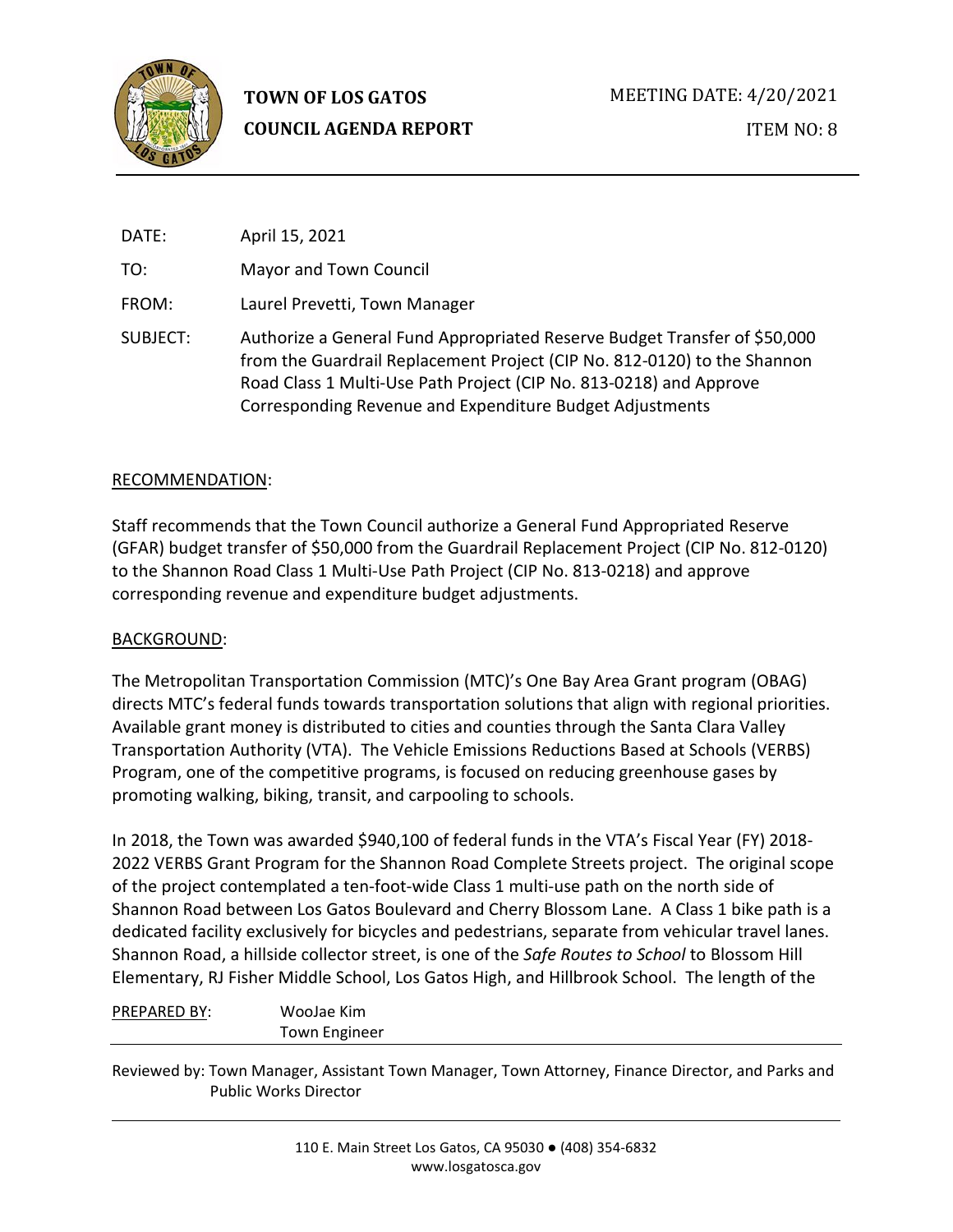# PAGE **2** OF **6**

- SUBJECT: Authorize a GFAR Budget Transfer of \$50,000 from the Guardrail Replacement Project (CIP No. 812-0120) to the Shannon Road Class 1 Multi-Use Path Project (CIP No. 813-0218) and Approve Corresponding Revenue and Expenditure Budget Adjustments
- DATE: April 15, 2021

## BACKGROUND (continued):

project segment is approximately 1,600 feet, and there are over 2,200 feet of sidewalk gaps along either side of this stretch on Shannon Road.

The total project cost for the design and construction of the Class 1 path was estimated at \$1,189,304. The Town committed \$249,204 as a local match (21% of the total project cost) from GFAR and the Utility Undergrounding Fund, which satisfied the grant minimum local match requirement of 11.47%.

To streamline the federal-aid process, local match funds would be used to advance the design phase, while federal funds and associated federal requirements would be applied to the construction phase only. On November 5, 2019, Council authorized the Town Manager to issue a Request for Proposals (RFP) and negotiate and execute a consultant services agreement in an amount not to exceed \$200,000 for the project design.

### DISCUSSION:

Since November 2019, staff worked to validate and refine the design scope for the Class 1 multi-use path before soliciting proposals from civil engineering consultants. Upon further assessment of the public right-of-way on Shannon Road and discussions with Pacific Gas and Electric (PG&E) regarding utility conflicts, it was determined that undergrounding and relocation of overhead utilities in conflict with the proposed Class 1 multi-use path would vastly impact the project schedule and feasibility due to rigid federal grant requirements to resolve land rights issues related to utility work.

In addition, a dedicated ten-foot-wide two-way Class 1 bike and pedestrian path immediately abutting private properties on the north side of Shannon Road would require addressing potential conflicts between vehicles and bikes/pedestrians at driveways. Significant modifications and even removals of private fences and landscaping might be required at property lines for a clear and safe line of sight at driveways.

A community meeting was held with the Shannon Road neighborhood on November 18, 2020 as part of a separate neighborhood traffic calming project currently underway. The Shannon Road Class 1 Multi-Use Path project was briefly discussed at the meeting, and residents expressed more interest in seeing continuous sidewalks and bike paths on both sides of Shannon Road as opposed to the Class 1 bike and pedestrian path on one side of the street.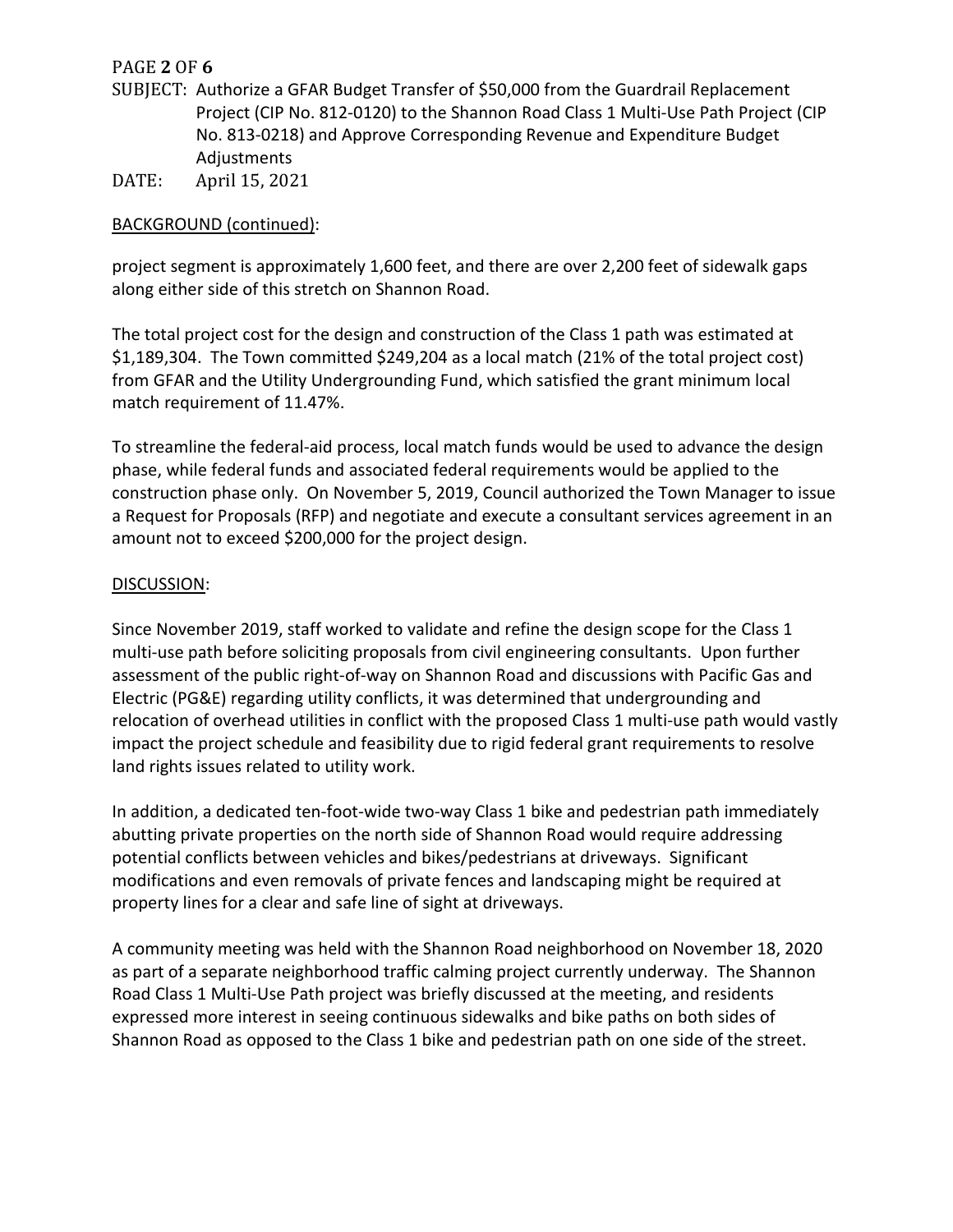# PAGE **3** OF **6**

- SUBJECT: Authorize a GFAR Budget Transfer of \$50,000 from the Guardrail Replacement Project (CIP No. 812-0120) to the Shannon Road Class 1 Multi-Use Path Project (CIP No. 813-0218) and Approve Corresponding Revenue and Expenditure Budget Adjustments DATE: April 15, 2021
- 

## DISCUSSION (continued):

Staff acknowledges that standard sidewalks with curb and gutter and Class 2 bike lanes would be a better fit for a hillside collector street like Shannon Road. Staff did consider standard sidewalks, but the project budget may only be sufficient to install sidewalks on one side of

Shannon Road. One significant benefit of a sidewalk infill project would be that the aforementioned utility undergrounding scope could be limited or avoided. With the standard sidewalk installation option, utility conflicts may largely be relocated by PG&E and other utility companies in coordination with the Town under existing franchise agreements.

## *Project Scope Updates and Additional Funding Needs*

With pedestrian and bikeway improvements on Shannon Road, work is anticipated on private properties to conform grades and landscaping to the new path or sidewalk, along with other modifications needed for clear vehicular lines of sight at driveways. For work on private properties, the Parks and Public Works Department (PPW) would normally secure a short-term right-of-entry agreement with each of the property owners. For federal-aid projects where land rights issues are involved, the right-of-way clearance and certification process can be complex and entail prolonged legal reviews through the California Department of Transportation (Caltrans). The work within private properties on Shannon Road would require much more complicated title reports, legal plat documents, fair market valuations, and right-ofentry and maintenance agreements for each property, if federal processes are followed.

Staff recommends bifurcating the work on private properties to be funded through local funds, separate from public right-of-way improvements to be funded with federal money. This approach would simplify the project and require additional local funds for the project. Costs associated with the work within private properties cannot be realized until a topographic survey and preliminary designs are completed by a consultant. A rough order of magnitude estimate for the work on private properties is approximately \$110,000 to cover construction activities and part-time staff costs to administer engineering, right-of-entry agreements, and construction.

To meet the additional local funding needs for the Shannon Road project, staff is recommending that Council authorize a GFAR budget transfer of \$50,000 from the Guardrail Replacement Project (CIP No. 812-0120), which will be completed by summer 2021 with GFAR funds available for the transfer.

In addition, up to \$60,000 of GFAR budgeted for the Sidewalk Improvements - Multiple Locations Project (CIP No. 813-0221), as approved in the Town's adopted Fiscal Year (FY)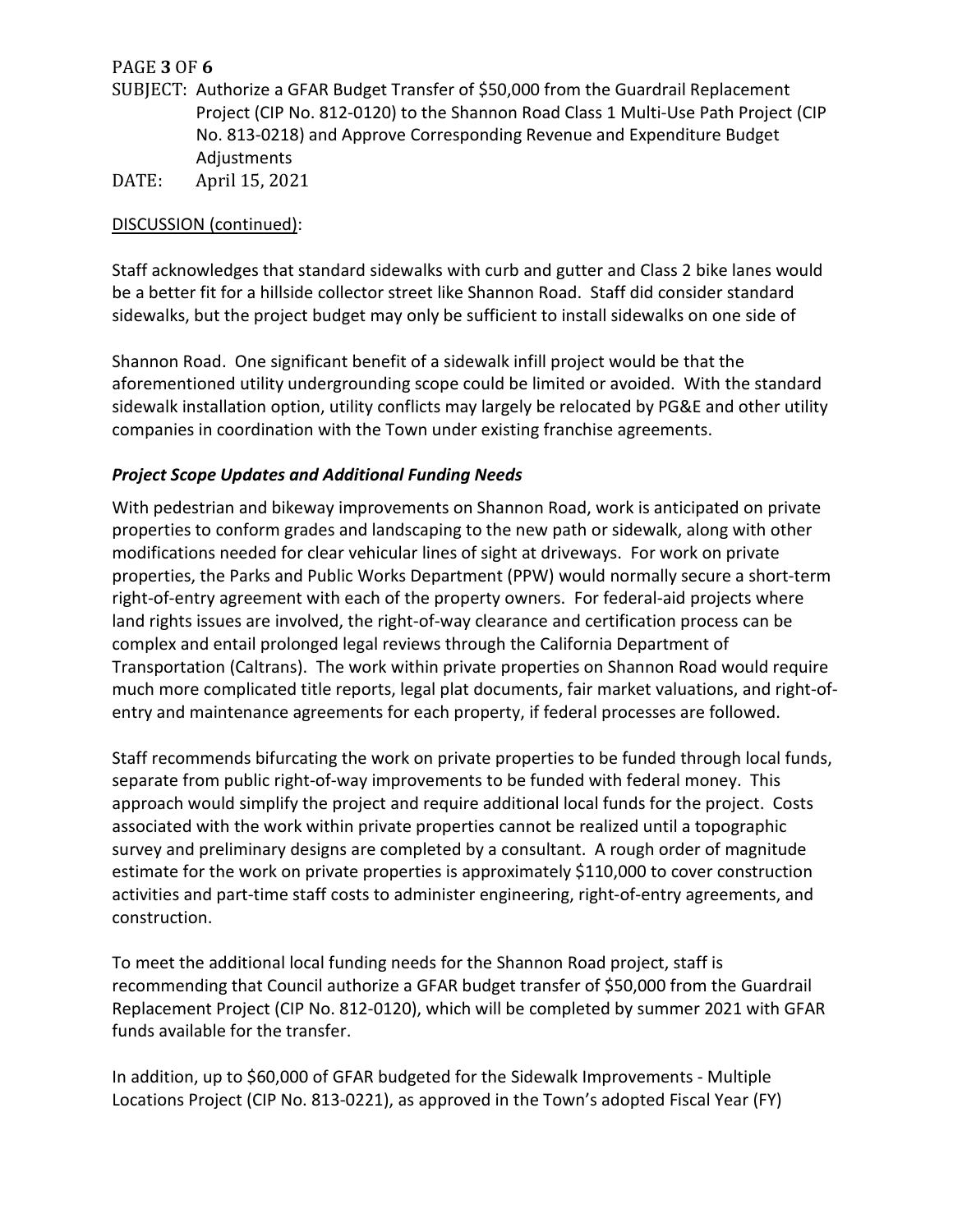# PAGE **4** OF **6**

- SUBJECT: Authorize a GFAR Budget Transfer of \$50,000 from the Guardrail Replacement Project (CIP No. 812-0120) to the Shannon Road Class 1 Multi-Use Path Project (CIP No. 813-0218) and Approve Corresponding Revenue and Expenditure Budget Adjustments
- DATE: April 15, 2021

## DISCUSSION (continued):

2020/21-2024/25 Capital Improvement Program Budget, would need to be applied to the work within private properties along Shannon Road. The FY 2020/21 funding designated for the Sidewalk Improvements - Multiple Locations Project was intended to be used on Kennedy Road from Ferris Avenue to Los Gatos Boulevard; Mitchell Avenue from George Street to Fisher Avenue; or Shannon Road at Los Gatos Boulevard and aligns with the goals of this project.

## *Design Consultant Selection*

From recent staff evaluations and findings, staff has developed a design scope of services for a consultant to consider a phased approach to sidewalk and bike lane improvements on both sides of Shannon, while also recommending two other alternate active transportation design options for consideration. Town staff and the consultant would vet the design options through a public process involving Shannon Road neighbors to select one concept to develop into a final design. The designer would also evaluate storm water drainage, traffic calming measures, and accessibility compliance.

On February 26, 2021, staff issued an RFP to nine firms on PPW's On-Call Civil Engineering Consultant List established through a formal Request for Qualifications process in 2019. By the due date of March 19, staff received proposals from the following six on-call firms:

- ActiveWayz Engineering
- Bellecci and Associates
- Civil Engineering Associates
- CSG Consultants
- MNS Engineers
- Ruggeri-Jensen-Azar

Through the proposal evaluation process outlined in the RFP, staff selected ActiveWayz Engineering as the best qualified firm for the project to address active transportation design challenges on Shannon Road. ActiveWayz Engineering proposed investigating creative solutions and approaches for the Shannon Road Pedestrian and Bikeway Improvements. Their scope and fees were comprehensive and responsive to all the requirements specified in the RFP. With prior authorization from Council, the Town Manger will negotiate and execute a consultant services agreement with ActiveWayz in a contract amount not to exceed \$130,000. Attachment 1 is the proposed scope of services from ActiveWayz, and the draft consultant services agreement is included as Attachment 2.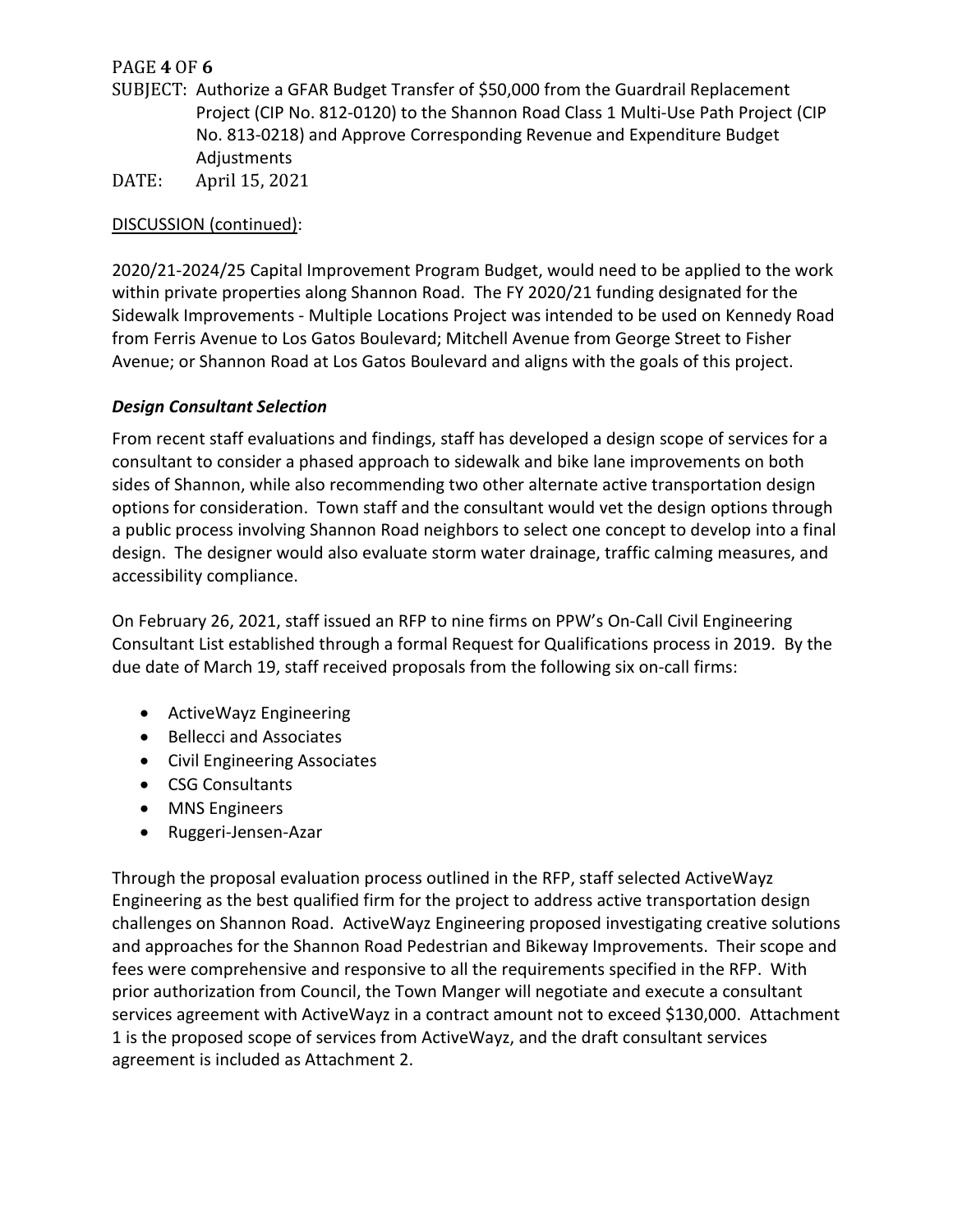# PAGE **5** OF **6**

- SUBJECT: Authorize a GFAR Budget Transfer of \$50,000 from the Guardrail Replacement Project (CIP No. 812-0120) to the Shannon Road Class 1 Multi-Use Path Project (CIP No. 813-0218) and Approve Corresponding Revenue and Expenditure Budget Adjustments
- DATE: April 15, 2021

### CONCLUSION:

The Town Council's approval of the budget transfer and adjustments would allow for a simplified project approach, the part-time staff to assist in the project during the design and construction phase, and to supplement the federal grant funds in the construction of the Shannon Road Pedestrian and Bikeway Improvements.

### COORDINATION:

This item has been coordinated with the Town Attorney and the Finance Department.

### FISCAL IMPACT:

Staff is recommending that Council authorize a GFAR budget transfer of \$50,000 from the Guardrail Replacement Projects (CIP No. 812-0120). Additionally, \$60,000 of GFAR budgeted in the Sidewalk Improvements - Multiple Locations Project (CIP No. 813-0221) would need to be applied to the Shannon Road project.

Staff costs are tracked for all projects. Tracking of staff costs allows for accountability in the costs of the project, recovery of costs for grant funded projects, and identification of future staffing needs. This project will utilize both full-time budgeted and part-time staff. The costs for full-time staff are accounted for in the Department's Operating Budget. Only part-time staff costs incurred will be charged to the project.